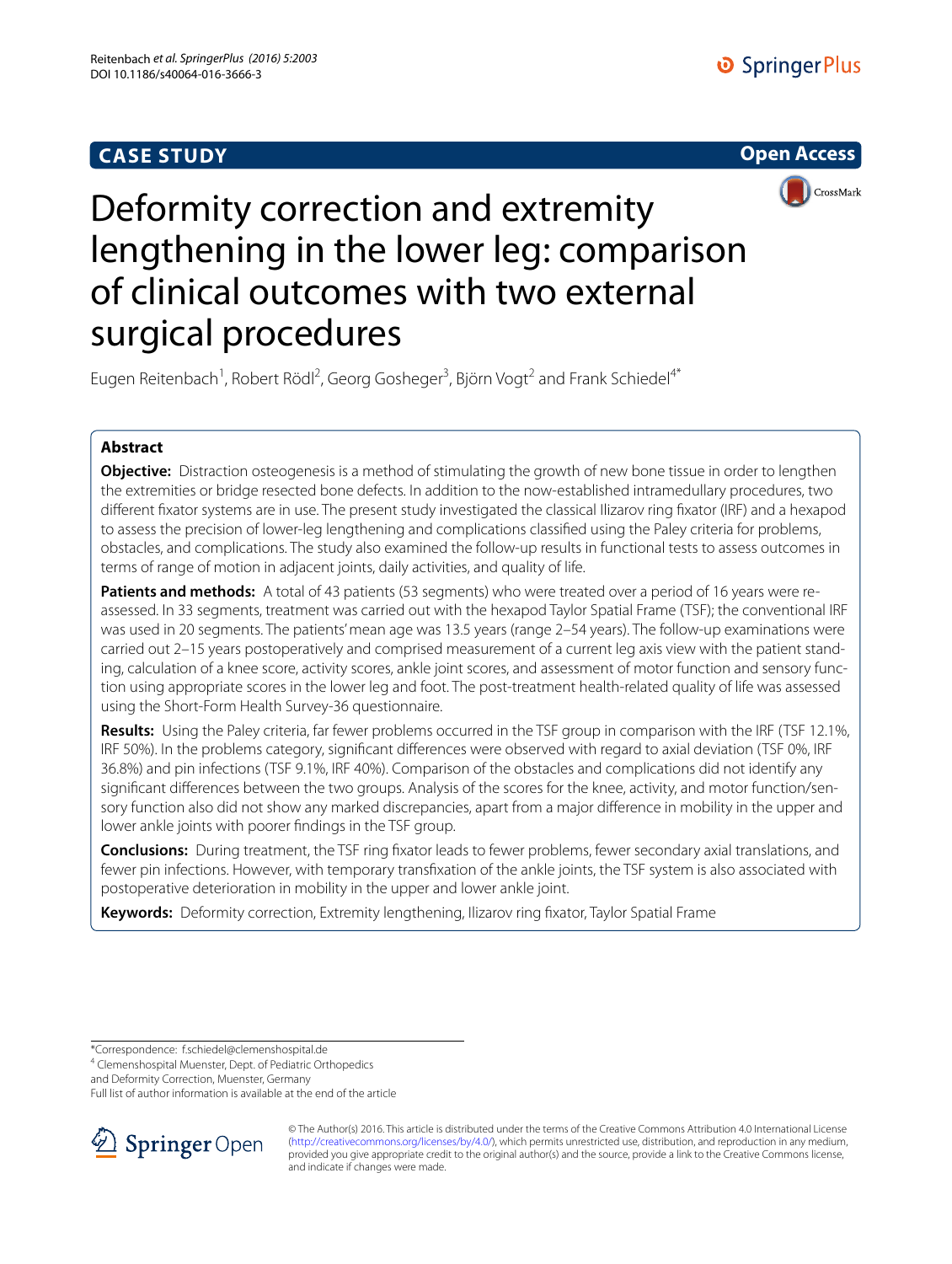#### **Background**

In western Europe and North America, fixators have been in use for correcting and lengthening the extremities for around 35 years. Literature reports on the clinical results, range of complications, and surgical options also include larger cohorts of patients (Cattaneo et al. [1992](#page-8-0); Ilizarov [1989a,](#page-8-1) [b](#page-8-2); Kristiansen et al. [2006;](#page-8-3) Paley [1988](#page-8-4), [1990](#page-8-5); Paley et al. [1989](#page-8-6)). The history of fixator devices goes back to the early twentieth century (Codivilla [1994](#page-8-7); Wagner [1978](#page-8-8); Wasserstein [1990](#page-8-9); Wiedemann [1996\)](#page-8-10) and was also decisively influenced by the publications of G.A. Ilizarov (Simard et al. [1992](#page-8-11)), which long remained inaccessible in the West. Ilizarov used bracing wires to attach bone fragments to rings, which were joined together using threaded rods, in order to apply targeted compression to the fracture cleft. In the process, rotation of the screws in the wrong direction accidentally led to distraction instead of compression, and mineralization of the distraction cleft was noted radiographically (Simard et al. [1992;](#page-8-11) Aronson [1994](#page-7-0)). The formation of new bone in a process known as distraction osteogenesis, through targeted traction on fractured or osteotomized ends, became known all over the world as the "tension–stress effect" in the decades that followed (Ilizarov [1989a,](#page-8-1) [b\)](#page-8-2). It forms the basis for what is known as callotasis in lengthening osteotomies using both external and also intramedullary lengthening systems. The term "callotasis" was coined by De Bastiani et al., who carried out lengthening procedures using fixators placed unilaterally along the bone. Since the late 1990s, hexapod fixator systems derived from the field of robotics have increasingly been used (Rödl et al. [2003](#page-8-12); Seide et al. [1999](#page-8-13)).

Once Ilizarov's work become more widely known, distraction osteogenesis was extensively tested in animal experiments and was investigated histologically and radiographically in humans (Ilizarov [1989a,](#page-8-1) [b;](#page-8-2) Aronson [1994](#page-7-0); Aronson et al. [1989;](#page-7-1) Delloye et al. [1990;](#page-8-14) Guichet et al. [1998](#page-8-15); Kojimoto et al. [1988](#page-8-16); Shearer et al. [1992](#page-8-17)). The following factors during the entire course of treatment (with fixation, distraction, and consolidation phases) emerged as being extremely important for ensuring adequate neocorticalization, satisfactory postoperative soft-tissue conditions, and good function in the adjacent joints: the greatest possible intraoperative protection of the periosteum and bone marrow, even during the osteotomy; stability of the fixator; an appropriate distraction rate and distraction frequency; and full weight-bearing (Ilizarov [1989a](#page-8-1), [b](#page-8-2); Paley [1988](#page-8-4); Aronson [1994](#page-7-0); Aronson et al. [1989](#page-7-1); Delloye et al. [1990](#page-8-14); Kojimoto et al. [1988](#page-8-16)). The traction applied at the distraction cleft stimulates osteogenetic cells that accumulate on collagen fibers that are formed from a radiolucent fibrous interzone (FIZ). New vessels arise proximal and distal to the distraction cleft, and woven bone and bundle bone initially form around them before then being remodeled into finished lamellar bone. The most important characteristic of distraction osteogenesis is the absence (Ilizarov [1989a;](#page-8-1) Shearer et al. [1992](#page-8-17)) of the "intermediate cartilaginous phase" that would take place during enchondral ossification in fracture healing. This indicates that desmoid ossification (Ilizarov [1989a](#page-8-1), [b;](#page-8-2) Aronson [1994;](#page-7-0) Aronson et al. [1989](#page-7-1)) takes place during distraction, as in an epiphysial plate.

There are substantial differences in the construction of the three external fixators that were compared in the present study—the Taylor spatial frame (TSF) and the Ilizarov ring fixator (IRF).

The IRF (Ilizarov [1989a,](#page-8-1) [b](#page-8-2)) consists of two rings that are attached to the bone by two orthogonally arranged full pins (with K-wires completely traversing the bone) and four telescopic rods. The pins are tensed to 90–130 kg using a special appliance; this increases the stability of the construct, as the tensed K-wires have a self-reinforcing effect if bending occurs and have a rigidity equivalent to that of 4-mm Schanz pins (Cattaneo et al. [1992](#page-8-0); Aronson [1994](#page-7-0); Aronson et al. [1989\)](#page-7-1). The traction is applied concentrically, in contrast to the MLF (which is eccentric), ensuring consistent formation of regeneration tissue. In addition, the rotational rigidity and the curvature of the osteotomy ends prevent the development of malpositioning, while the axial elasticity promotes osseous regeneration (Paley [1988\)](#page-8-4). The small pin diameter prevents the development of osteolysis and osteitis (Paley [1988](#page-8-4); Aronson [1994](#page-7-0); Aronson et al. [1989\)](#page-7-1). This fixator has considerable disadvantages due to its bulky frame and limitations on everyday mobility (Donnan et al. [2003](#page-8-18)). As the assembly of the IRF appears initially easy to grasp, the comparatively shallow learning curve for the surgeon often only emerges as a result of complications during follow-up treatment of the first patients (Feldman et al. [2003\)](#page-8-19).

The hexapod, introduced 15 years ago, was a novelty in medical technology that had its origins in the field of robotics. It was developed in the search for a suitable platform for simulating helicopter flights and is now widely used in technology—e.g., for aligning precision microscopy tables and satellite receiver dishes (Rödl et al. [2003;](#page-8-12) Seide et al. [1999](#page-8-13)). Its frame structure is based on the IRF, and the rings are also fixed to the bone using orthogonally arranged tensed wires and bone screws (half-pins). The first fixator of this type that became commercially available, the Taylor Spatial Frame (TSF®), is a frame based on the ring fixator that has a characteristic arrangement of six positioning braces that allow simultaneous correction of two bone fragments with all six degrees of freedom (Seide et al. [1999](#page-8-13)).

Following intraoperative assembly, "mounting parameters" such as the distance between the rings, positioning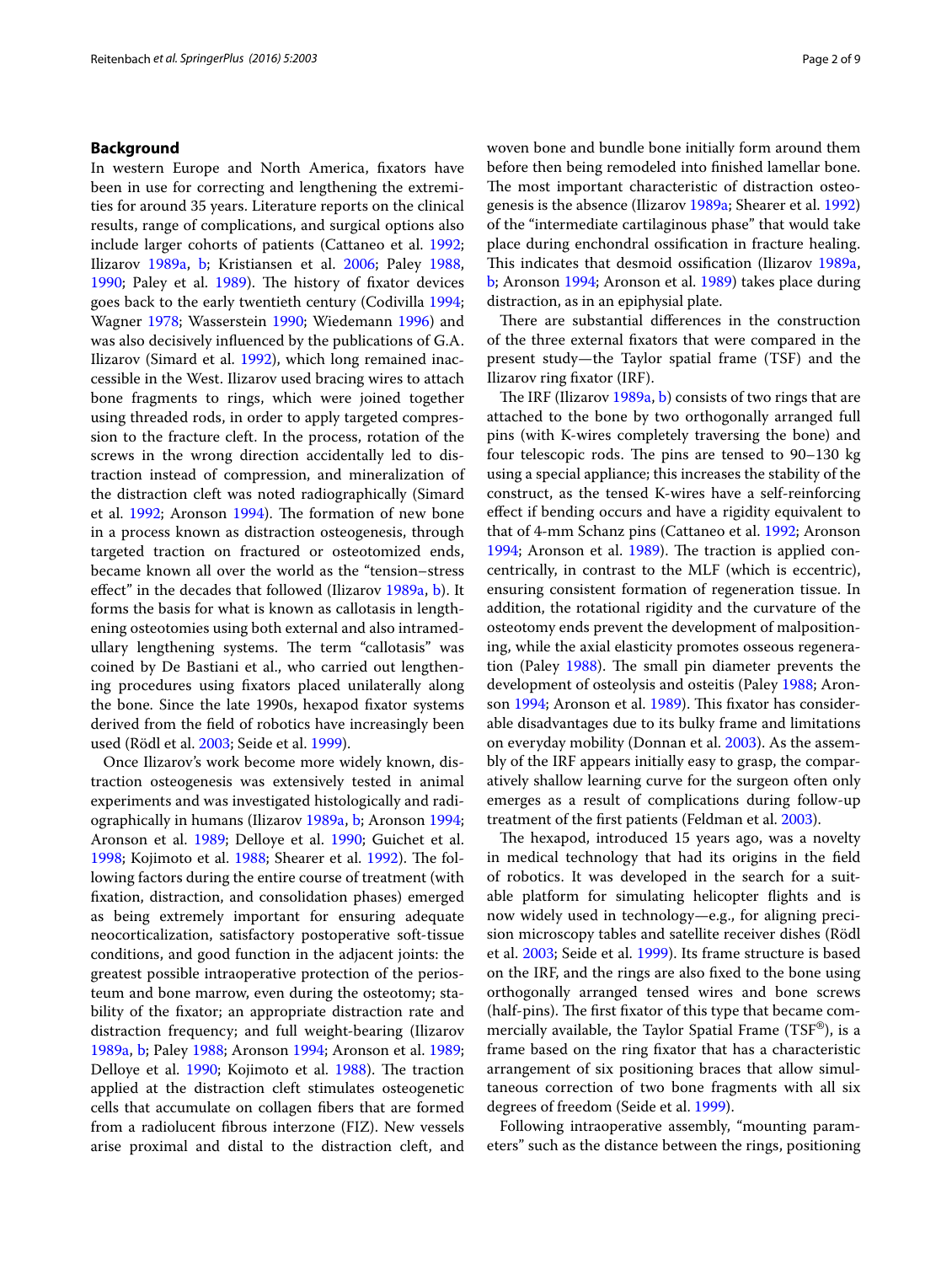of the rings relative to the bone fragment, and the length of the braces are evaluated using web-based software, and a distraction plan is established using the data in which the braces are regarded as vectors, reducing the fixator to what it actually ought to be—a positioning aid for spatially redirecting bone fragments that is as free of complications as possible and provides a static holding system until bony consolidation takes place. As the deformity analysis and correction planning with this instrument were for the first time necessarily softwaredependent, the learning curve relative to postoperative "surprises" should be much steeper in comparison with the IRF (Feldman et al. [2003](#page-8-19)).

The aim of the present study was to use the Paley classification (Paley [1990\)](#page-8-5) to compare various fixator systems for lengthening the lower leg, with simultaneous deformity correction playing at best a subordinate role. In addition, despite heterogeneous treatment data and historically widely differing numbers of patients, the aim was to obtain fundamental information about the longterm follow-up. The focus was on two questions: the aspects of functionality (range of motion and daily activity) and of quality of life (quality of life and psychosocial health) in everyday life, relative to the type of fixator used (Paley et al. [1989](#page-8-6)).

#### **Patients and methods**

In lengthening osteotomies carried out from 1992 to 2008 at our university center, a total of 95 patients received treatment in the lower leg using two different external fixators—the Taylor Spatial Frame (TSF) and the classic Ilizarov ring fixator (IRF). The criteria for inclusion in the study consisted of distraction by at least 20 mm without simultaneous varus or valgus osteotomies of more than 10° at the tibia. Patients with less than 20 mm of planned lengthening and more than 10° of planned axial adjustment were excluded in order to rule out cases mainly involving only gradual adjustment. The rate of patients who were lost to follow-up was 48%. Due to the long periods between the operation and the follow-up examination, changes of residence meant that only limited tracing of patients was possible—particularly those who were treated in the 1990s. Although it is compulsory in Germany for residents to be registered at Residents' Registration Offices, no inquiries for official assistance in tracing patients were made of these offices, due to the high costs expected to result after multiple changes of residence. The number of patients in the follow-up is 43, with 53 lengthened segments. Thirty-three segments were treated with the TSF, 20 with the IRF. The patients' mean age at the time of surgery was 13.5 years (range 2–54 years). There were 14 female patients (24 segments) and 19 male patients (29 segments). The follow-up examinations took place over periods of 2–15 years postoperatively, between the fall of 2010 and 2012. A distinction was made between acquired and congenital entities. Monofocal and bifocal osteotomies were carried out in all of the groups. There were 13 monofocal and 20 bifocal osteotomies in the TSF group, eight monofocal and 12 bifocal osteotomies in the IRF group. With monofocal osteotomies, no distinction was made in this study between proximal and distal osteotomy. The mean preoperative leg length difference in all groups taken together was 56.25 mm, with 53.67 mm in the TSF group, 58.8 mm in the IRF group.

The leg length differences and centre of rotation and angulation (CORA) were measured preoperatively by taking leg axis views with the patient standing and corresponding lateral radiographs (Rödl et al. [2003](#page-8-12); Seide et al. [1999;](#page-8-13) Feldman et al. [2003\)](#page-8-19). In addition, the distal medial/lateral femoral angle, the proximal medial/lateral tibial angle, the distal tibial angle and the mechanical axis deviation (MAD) were measured. With TSF, preoperative planning included establishment of the reference fragment (Feldman et al. [2003](#page-8-19)). The position of the tibia relative to the reference ring (Seide et al. [1999\)](#page-8-13) was used to define the mounting parameters.

With the IRF distraction was increased at 1 mm/d and with tight radiographic check-ups. The mean period in days to the start of distraction was 10 days in all of the groups. Fortnightly follow-up checks with a clinical examination and radiography were carried out, and leg axis views with the patient standing were taken every 3 months to assess the regenerate bone and to measure the articular angle and leg length difference in each patient.

With approval from the hospital's review board and with written informed consent from the patients before the follow-up examination, a standardized questionnaire assessing the postoperative physical and mental state of health was sent to each patient in advance of the reassessment. The Short-Form Health Survey-36 (SF-36) questionnaire was used, with an evaluation of 36 questions consisting of a total of eight components and statements about patients' perception of their physical and mental health. The questionnaire's eight categories take into account physical functioning, physical role functioning, bodily pain, general health perceptions, vitality, social functioning, emotional role functioning, and mental health. A scoring scheme for the individual categories can be used to provide a physical summary score and a mental summary score, allowing a subjective assessment of the patient's state of health. The results are standardized into an integral score with points from 0 to 100, with a high score representing a better subjectively perceived overall state of health.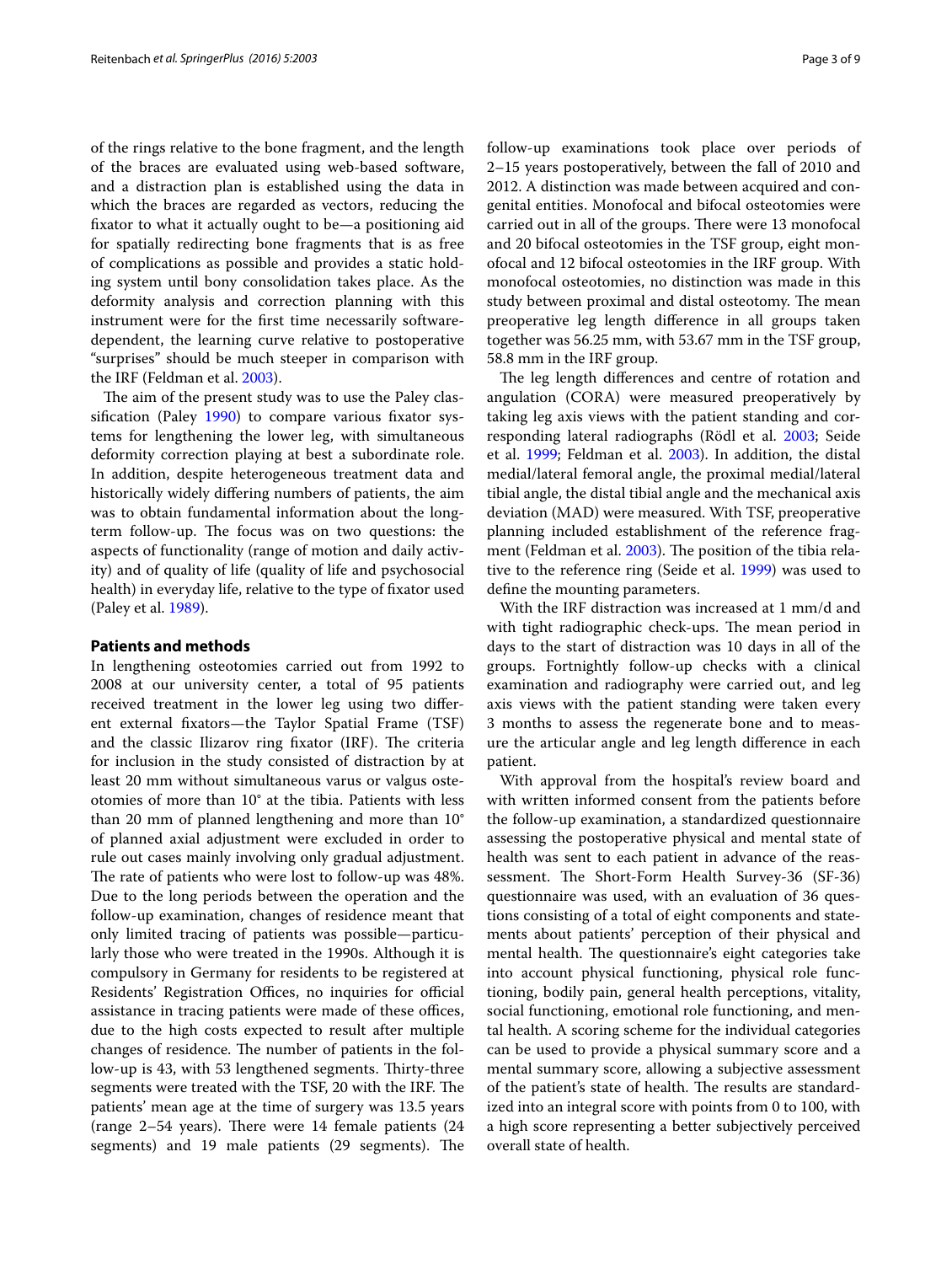The follow-up comprised an examination in accordance with various objective scores for each joint. For the knee joint, the Knee Society score as described by Insall et al. ([1989](#page-8-20)) was used, which is also divided into an objective clinical section (the knee score) and a subjective functional section (the function score). The knee score takes into account the aspects of pain, range of motion in degrees, and ligament stability, with 0–100 points being possible.

The Tegner activity score (Tegner and Lysholm [1985](#page-8-21)) is used to assess postoperative physical activity. Assessment of the upper ankle joint (UAJ) and lower ankle joint (LAJ) was objectivized using the Weber score as an instrument. It features six categories, each including the three subjective dimensions of pain, walking distance, and activity at work and the three objective dimensions of radiographic diagnosis and clinical examination of the UAJ and LAJ using the neutral-0 method. The value 0 indicates the best possible result. Motor function in the extremity during plantar flexion, dorsal flexion, inversion, and supination is assessed using the Motor Score, divided into six levels of 0–5 points. The neurological status comprised the Neuropathy Symptom Score (NSS) and Neuropathy Deficit Score (NDS). The NSS covers the type of symptoms (stinging, numbness, paresthesias, faint feeling, cramp, pain), the location of the symptoms (foot, lower leg), exacerbation depending on the time of day and symptomatic improvement depending on exertion. The NDS assesses reflex status in the Achilles tendon, vibration sensitivity at the metacarpophalangeal joint of the great toe, pain on the back of the foot, and temperature sensitivity in both feet.

After the follow-up examination, all of the examination results obtained during and after completion of the fixator wearing period, as well as the current results, were correlated with the Paley criteria for problems, obstacles, and complications (Paley [1990](#page-8-5)). Problems in this context consist of difficulties during the distraction phase or consolidation phase that can be managed conservatively up to the time of fixator removal. Obstacles are events requiring secondary surgical intervention or an intervention under anesthesia, or an unplanned additional hospitalization lasting more than 24 h, which are resolved by the time the treatment is completed. Complications are defined as difficulties that it has not been possible to correct before removal of the fixator, although all possible conservative and surgical measures aimed at correcting them have been exhausted. An additional distinction is made between mild complications followed by successful conservative treatment after fixator removal and severe complications with persistent symptoms or surgery being required or with complete failure to achieve the goal of treatment (e.g., amputation, persistent leg length differences, limited everyday mobility).

All of the data were recorded using Microsoft Office Excel 2010 and were processed using descriptive statistics with IBM SPSS Statistics, version 21.0. For statistical calculations, the normal distribution of the groups was checked using the Kolmogorov–Smirnov test. If a normal distribution was present, the *t* test was then used to calculate significance with a confidence interval of 95%. When the variables were not normally distributed, the Mann–Whitney test for comparisons between two groups was used.

#### **Results**

The postoperative follow-up period was 2–15 years. In all 43 patients, their medical history was noted, a leg axis view with the patient standing was taken, a physical examination was carried out in accordance with the relevant scores, and a questionnaire was completed to assess the patient's subjective physical and mental state of health. The significance level was set at  $P < 0.05$  in this study. The relevant ranges for the parameters analyzed are shown in Table [1](#page-4-0). The mean leg length difference was 56.25 mm (range 0–170 mm) for all groups, with means of 53.7 mm in the TSF group, 58.8 mm in the IRF group. The distraction plan was achieved in a total of 41 segments (77.3%), 26 of which (78.8%) were in the TSF group and 15 (75%) in the IRF group. The mean lengthening distance was 62.35 mm (range 20–240 mm) overall, with 59.7 mm in the TSF group and 65 mm in the IRF group. The mean fixator wearing time was 219.8 days (range 76–514 days) in all groups, with 192.1 days in the TSF group and 247.4 days in the IRF group. There were no significant differences, despite the much shorter wearing time in the TSF group in comparison with the other groups.

During the course of treatment, lower leg amputations were carried out in three patients and a Chopart amputation in one patient; two of these patients were in the TSF group and two in the IRF group.

The mean postoperative leg length difference was 18.35 mm (range 0–77 mm) in all groups, with 15.3 mm in the TSF group and 21.4 mm in the IRF group, A significant difference was noted in the IRF group, with a higher mean postoperative leg length difference in comparison with the MLF group.

During the course of treatment, a total of 39 secondary interventions were required, 25 of which were in the TSF group and 14 in the IRF group. The mean distraction period was 78.5 days (range 24–394) overall, with means of 68.7 days in the TSF group and 88.3 days in the IRF group. It was significantly shorter in the TSF group than in the IRF group. The Healing Index—the period in months needed to achieve a lengthening of 1 cm showed a mean of 0.42 (range 0.17–1.31) in all groups.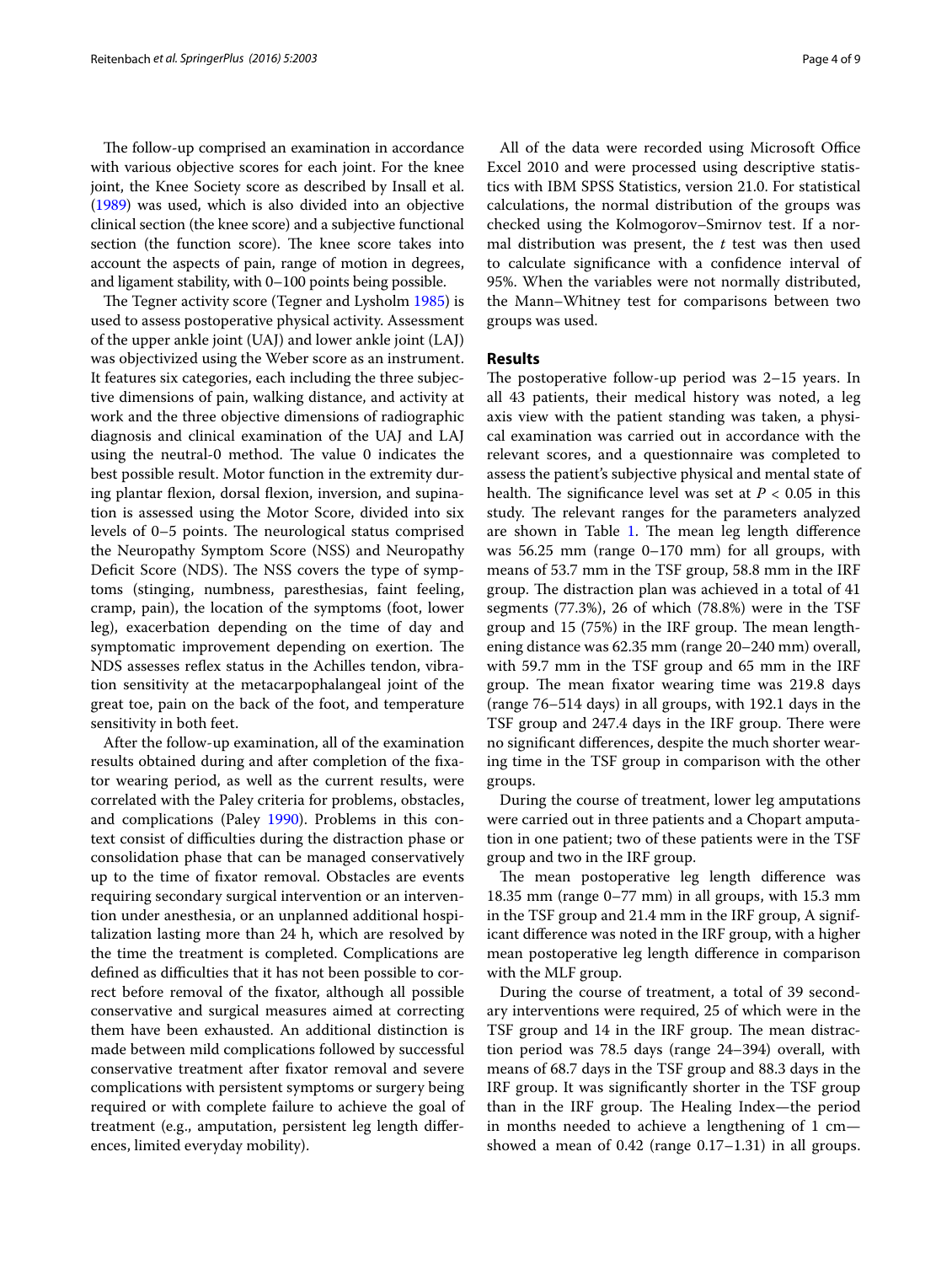#### <span id="page-4-0"></span>**Table 1 Parameters investigated**

|                                      | <b>TSF</b>          | <b>IRF</b>       |
|--------------------------------------|---------------------|------------------|
| N                                    | 33                  | 20               |
| Sex, f/m                             | 14/19               | 10/10            |
| Etiology: congenital/acquired        | 25/8                | 11/9             |
| Age at surgery, years (range)        | $14.7(2 - 54)$      | $12.2(7-20)$     |
| Secondary interventions              | 25                  | 14               |
| Operated leg, right/left             | 15/18               | 13/7             |
| Preop. LLD in mm, mean (range)       | 53.7 (0-170)        | 58.8 (0-140)     |
| Lengthening in mm, mean (range)      | 59.7 (20-240)       | 65 (30-140)      |
| Successful correction                | 26                  | 15               |
| Postop. LLD in mm, mean (range)      | $15.3(0 - 77)$      | $21.4(0-45)$     |
| Amputations                          | $\mathfrak{D}$      | 2                |
| Osteotomy type, monofocal/bifocal    | 13/20               | 8/12             |
| Distraction period, days (range)     | 68.7 (24-394)       | 88.3 (36-361)    |
| Fixator wearing period, days (range) | 192.1 (76-456)      | 247.4 (111-514)  |
| Lengthening speed, mm                | 1.1                 | 0.9              |
| Healing Index, months/cm (range)     | $0.39(0.17 - 1.31)$ | $0.44(0.2-1)$    |
| Distraction Index, days/cm (range)   | $11.6(5.1 - 39.4)$  | $13.2(6 - 30.1)$ |
| Total Knee Score, mean (range)       | 85.4 (60-100)       | 83.9 (60-100)    |
| Knee Function Score, mean (range)    | $80.4(5 - 100)$     | 78 (30-100)      |
| Tegner Activity Score, mean (range)  | $3.6(1-9)$          | $3.4(2-6)$       |
| UAJ/LAJ Weber score, mean (range)    | $9.8(0 - 20)$       | $6.7(1-20)$      |
| Motor Score, foot                    | 4.1                 | 4.3              |
| Neuropathy Sensitivity Score         | 1.9                 | 1.8              |
| Neuropathy Deficit Score             | 0.52                | 0.35             |

*IRF* Ilizarov ring fixator, *LAJ* lower ankle joint, *LLD* leg length discrepancy, *TSF* Taylor Spatial Frame, *UAJ* upper ankle joint

The parameter used to calculate the achievement of 1 cm of lengthening in days, known as the Distraction Index, showed a mean of 12.4 days (range 5.1–39.4 days) in the two groups. No significant differences between the groups were noted with regard to the Healing Index or Distraction Index.

The mean Knee Society Score was 84.65 (range 60–100) in all groups, with 85.4 in the TSF group and 83.9 in the IRF group. The Knee Function Score was used as a parameter for assessing subjective function and showed a mean of 79.2 (range 5–100) in all groups, with 80.4 in the TSF group and 78.0 in the IRF group. Physical exertion during leisure time and at work was assessed using the Tegner Activity Score, which showed a mean of 3.5 points (range 1–9) for all groups, with 3.6 in the TSF group and 3.4 in the IRF group. No significant discrepancies between the three groups were noted in any of the above three parameters.

The UAJ and LAJ were also analyzed using the Weber score, which showed a mean of 8.25 points (range 0–20) in all two groups, with 9.75 in the TSF group and 6.7 in the IRF group. There were significantly lower scores in the TSF segments in comparison with the IRF group. Finally, the Motor Score was used to assess motor function, and the Neuropathy Symptom Score and Neuropathy Deficit Score were used to assess the lower leg and foot.

In the analysis of complications occurring during treatment in accordance with the Paley criteria (problems, obstacles, and complications; Table [2\)](#page-5-0), a significant difference was noted with regard to the overall number of problems, which were much lower in the TSF group than in the IRF group. A significant difference was also observed in the occurrence of axial deviations in the "problems" subgroup, with the TSF segments showing no axial malpositioning at all in comparison with the IRF group. There were also no significant differences with regard to pin problems, although the rate in the TSF group was much lower than that in the IRF group. None of the other parameters relating to the Paley criteria showed any significant differences (Table [2\)](#page-5-0).

Comparison of the SF-36 data collected showed a mean physical summary score of 43.15 points (range 24–59), with a mean of 42.18 (range 25–59) in the TSF group and mean of 44.05 (range 24–56) in the IRF group. The figures did not show any significant associations between the fixator procedures and the patients' subjective state of health. Significant differences were noted in the individual subscales (Table [3](#page-6-0)) for physical function, physical role function, and social function in favor of the TSF group, with a much lower mean in comparison with the IRF group. The points for the eight individual components are listed in Table [3;](#page-6-0) the values are based on standard data for Germany (Fig. [1](#page-7-2)).

#### **Discussion**

The results of this study allow the outcomes with two different external fixation procedures for lengthening the lower leg to be compared in relation to the associated complication rates based on the Paley criteria. The study assesses the precision of the results achieved with the planned length adjustments and allows comparison of joint scores at the follow-up examination, taking into account the patients' physical and mental state of health, using standardized outcome measurement tools.

Comparison of the three procedures showed that there were far fewer problems in the TSF group ( $n = 5/33$ , 15%) than in the IRF group ( $n = 15/20$ , 75%). Axial deviations were not observed in the TSF group, but were frequent in the IRF group ( $n = 7/20$ , 35%). Pin problems were rarer in the TSF group ( $n = 3/33$ , 9%) than in the IRF group ( $n = 8/20, 40\%$ ). Comparisons of obstacles and complications in accordance with the Paley classification did not show any significant differences.

As earlier studies have already reported, the fact that the TSF fixator shows better results in relation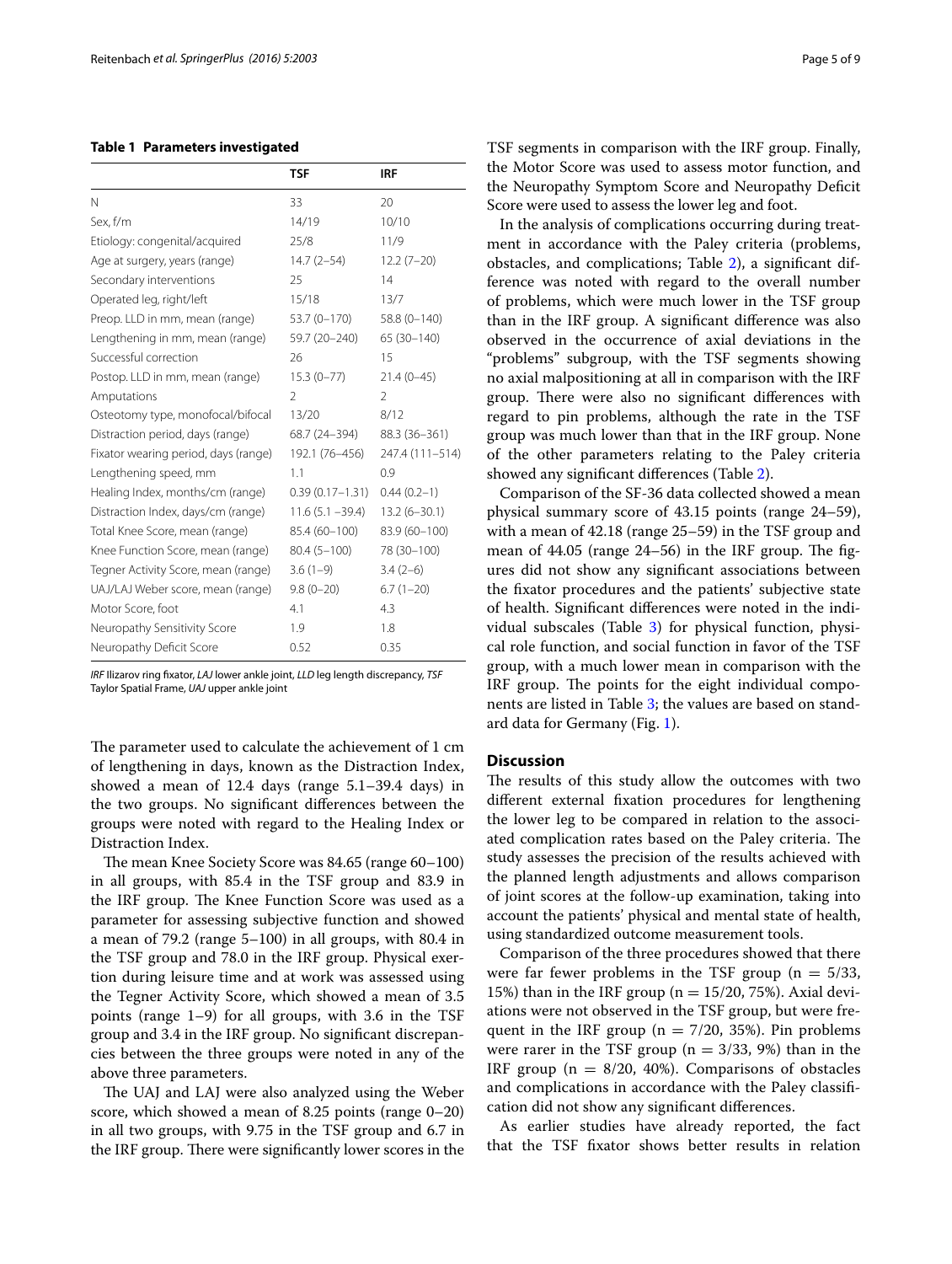| Parameter               | <b>TSF</b> |                  |               | <b>IRF</b>      |                  | <b>Total</b>         |    |
|-------------------------|------------|------------------|---------------|-----------------|------------------|----------------------|----|
|                         | Problems   | <b>Obstacles</b> | Complications | <b>Problems</b> | <b>Obstacles</b> | <b>Complications</b> |    |
| Muscle contraction      |            |                  |               |                 |                  |                      |    |
| Joint dislocation       |            |                  |               |                 |                  |                      |    |
| Axial deviation         |            |                  |               |                 |                  |                      |    |
| Neurological deficit    |            |                  |               |                 |                  |                      |    |
| Vascular complications  |            |                  |               |                 |                  |                      |    |
| Premature consolidation |            |                  |               |                 |                  |                      |    |
| Delayed consolidation   |            |                  |               |                 |                  |                      |    |
| Pin problems            |            |                  |               |                 |                  |                      |    |
| Repeat fracture         |            |                  |               |                 |                  |                      |    |
| Joint stiffness         |            |                  |               |                 |                  |                      |    |
| Other                   |            |                  |               |                 |                  |                      |    |
| Total                   |            | 26               |               | 16              | 3                |                      | 66 |

#### <span id="page-5-0"></span>**Table 2 Paley criteria**

*IRF* Ilizarov ring fixator, *TSF* Taylor Spatial Frame

to problems—i.e., conservatively resolved cases—is attributable to its high level of flexibility for correction in all six degrees of freedom, with no need for fixator modification.

The ratio of monofocal to bifocal osteotomies in the two types of ring fixator, TSF  $(n = 13/20)$  and IRF  $(n = 8/12)$ , and the mean lengthening in these subgroups with bifocal lengthening (TSF 60 mm, IRF 65 mm) is almost equal. However, there was a marked difference in the fixator wearing period in days between these two subgroups. In the TSF group with bifocal lengthening procedures, the figure was 192 days, while in the IRF group it was 247.4 days, with distraction periods of 69 days in the TSF group and 88 days in the IRF group. The most likely explanation for this is the support for planning provided by the software.

When hexapods were first introduced in the late 1990s, new discoveries were made in relation to deformity correction in the extremities, as the involvement of technology and correction processes made more intensive training necessary for the users in analyzing deformities and in planning the corrections. The findings of the present study can therefore only be generalized to a limited extent, partly because of the heterogeneous distribution of patients among the three types of fixator. The two ring fixators have previously been compared several times with regard to various aspects such as complication rates, precision, and mechanism (Paley [1988;](#page-8-4) Paley et al. [1989](#page-8-6); Rödl et al. [2003](#page-8-12); Seide et al. [1999;](#page-8-13) Manner et al. [2007](#page-8-22); Matsubara et al. [2006\)](#page-8-23). The results have generally shown that hexapods were associated with lower complication rates and greater precision in the correction procedure and consequently in the results. However, this needs to be qualified by emphasizing that secondary corrections and modifications with the Ilizarov fixator were often carried out with anesthesia or on an in-patient basis, so that the difficulty was classified as an obstacle in the Paley classification—whereas changes in the hexapod protocol only represent a problem whose solution does not require any further anesthesia or hospitalization.

Interestingly, the results relating to function (range of motion and daily activity), quality of life, and psychosocial state in daily life relative to the type of fixator used show that hexapods still do not solve problems involving upper ankle joint mobility and talipes problems.

Markedly poorer values on the Weber score were observed in the TSF group. The parameters for which data were collected at the follow-up examination do not show any clear differences between the three procedures, with the exception of the Weber UAJ/LAJ score. Surprisingly, the Weber score in the TSF group, with a mean of 9.8 points, was poorer than in the other group. In comparison, the mean scores were 6.7 in the IRF group. One possible reason for the limited mobility in the UAJ might be the cross-joint foot fixture used to prevent talipes and UAJ subluxation during the distraction phase. In contrast to the monolateral fixators, in which technically easy temporary arthrodesis is not possible in the fixator, this was done increasingly often with the Ilizarov ring fixator  $(n = 13/20$  patients) and in almost all of the patients treated with lower-leg TSF ( $n = 27/30$ ). Foot fixture is usually used to stabilize the UAJ in patients with fibular aplasia, those with hemimelia with an unstable UAJ, or when talipes is already present. As regular UAJ exercise with physiotherapy is not possible during temporary transfixation, restoration of the original UAJ mobility following the completion of fixator treatment is much slower, as is probably reflected in the below-average score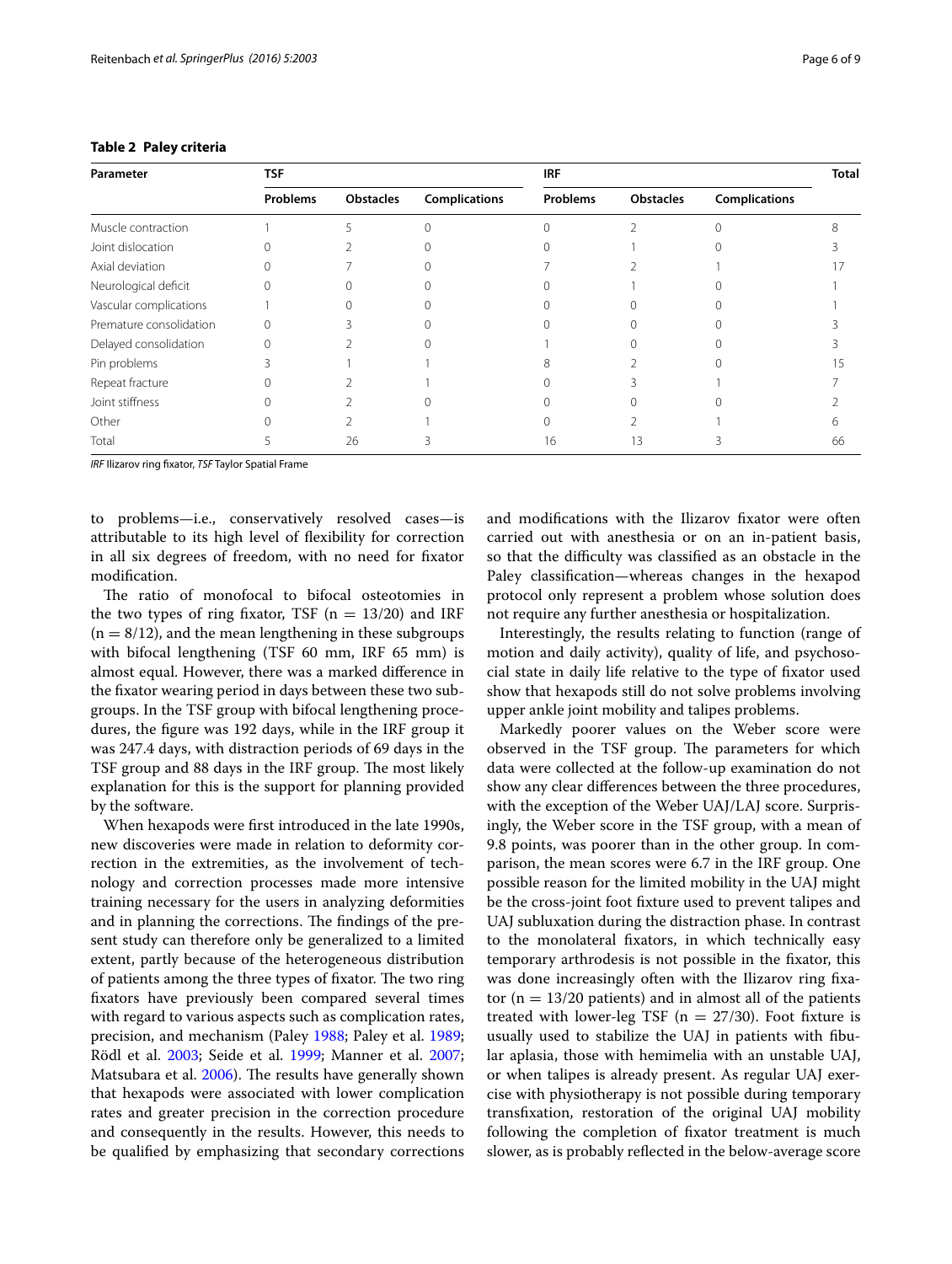|              | Table 3 Analysis of the Short-Form Health Survey-36 (SF-36) subscales                                  |                         |                      |                           |                                      |                                      |               |                                     |                            |                              |
|--------------|--------------------------------------------------------------------------------------------------------|-------------------------|----------------------|---------------------------|--------------------------------------|--------------------------------------|---------------|-------------------------------------|----------------------------|------------------------------|
| Fixator type | summary scale<br>Physical                                                                              | summary scale<br>Mental | function<br>Physical | Physical role<br>function | Pain                                 | General health<br>perception         | Vitality      | Social<br>function                  | role function<br>Emotional | Mental<br>health             |
| TSF          |                                                                                                        |                         |                      |                           |                                      |                                      |               |                                     |                            |                              |
| Mean         | 42.2                                                                                                   | 51.1                    | 56.7                 |                           |                                      | 73.8                                 |               |                                     |                            | 76.2                         |
|              | 33.0                                                                                                   | 33.0                    | 33.0                 |                           | 70.4<br>33.0<br>23.6<br>30.0<br>30.0 |                                      | 0.30000000000 | $73.0$<br>$75.0$<br>$75.0$<br>$0.0$ |                            |                              |
|              | $\overline{5}$                                                                                         | 8.8                     | 24.8                 |                           |                                      | $33.0$<br>$14.0$<br>$35.0$<br>$92.0$ |               |                                     |                            | 33.0<br>12.0                 |
| Min.         | 25.0                                                                                                   | 20.0                    | 5.0                  |                           |                                      |                                      |               |                                     |                            | 36.0<br>96.0                 |
| Max.         | 59.0                                                                                                   | 63.0                    | 95.0                 | 100.0                     |                                      |                                      |               | 100.0                               | $\overline{00}$            |                              |
| <b>IRF</b>   |                                                                                                        |                         |                      |                           |                                      |                                      |               |                                     |                            |                              |
| Mean         | $\frac{1}{4}$                                                                                          | 53.2                    |                      |                           |                                      | 61.3                                 | 59.8          | 88.1                                |                            |                              |
|              | 20.0                                                                                                   | 20.0                    | 67.0<br>20.0<br>26.9 |                           |                                      |                                      | 20.0<br>18.9  |                                     | 98.3<br>20.0               |                              |
| SD           | 95                                                                                                     | 5.6                     |                      | 87.5<br>20.0<br>25.0      | 67.7<br>20.0<br>27.9<br>22.0         | 20.0<br>23.8<br>25.0                 |               | 20.0<br>17.0<br>50.0                | 7.4<br>66.7                | 75.6<br>20.0<br>75.7<br>44.0 |
| Sin.         | 24.0                                                                                                   | 43.0                    | 20.0                 |                           |                                      |                                      | 15.0          |                                     |                            |                              |
| Max.         | 56.0                                                                                                   | 61.0                    | 100.0                | 100.0                     | 00.0                                 | 92.0                                 | 80.0          | 100.0                               | 100.0                      | 96.0                         |
|              | IRF Ilizarov ring fixator, Max. maximum, Min. minimum, SD standard deviation, TSF Taylor Spatial Frame |                         |                      |                           |                                      |                                      |               |                                     |                            |                              |

<span id="page-6-0"></span>

| l<br>١<br>ı<br>l |
|------------------|
| ١<br>ļ           |
|                  |
|                  |
| ֠                |
| I<br>ľ           |
|                  |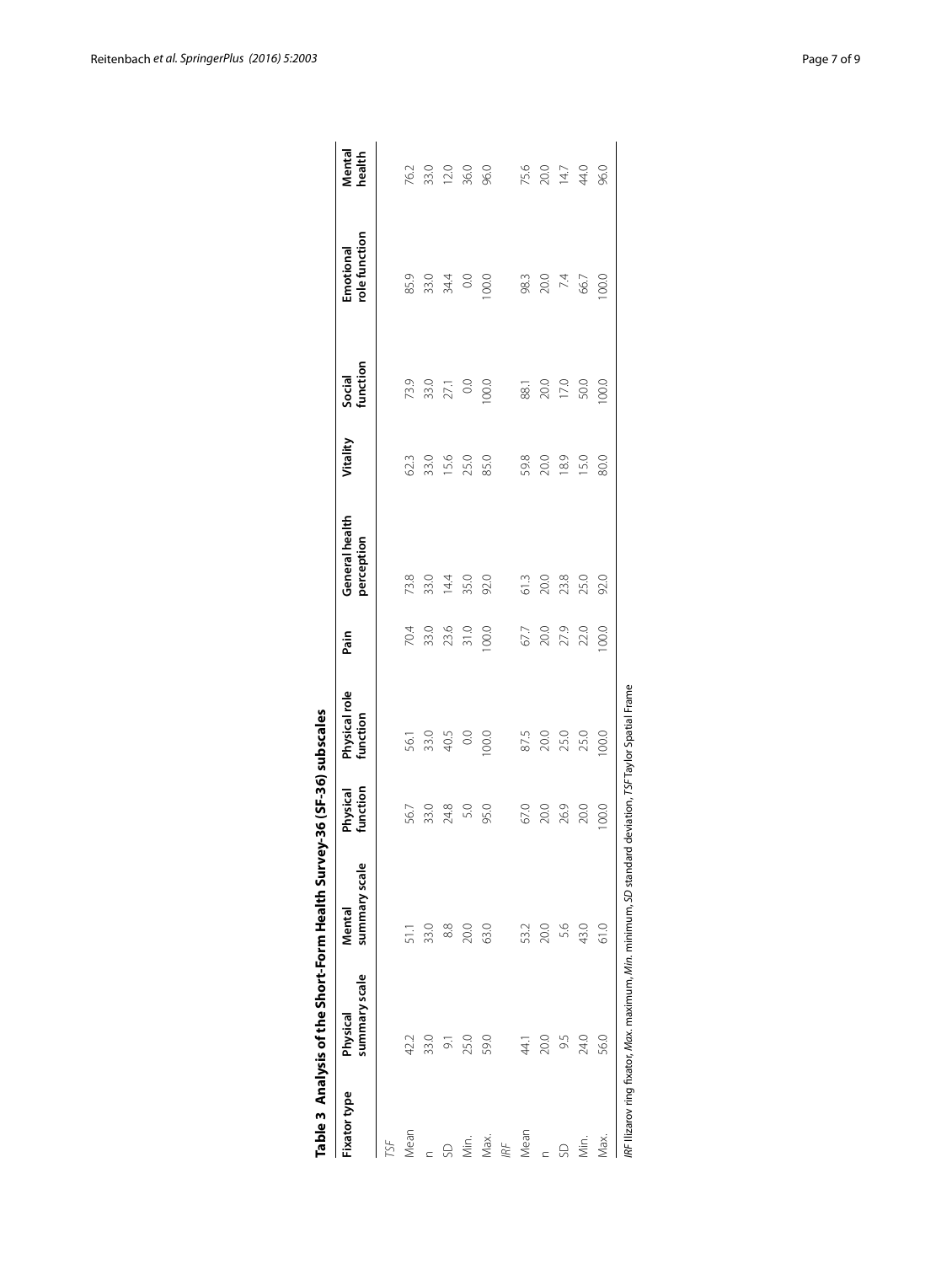

<span id="page-7-2"></span>particularly in this treatment group, which is chronologically the youngest. Most of the patients in the TSF group were children with the congenital conditions mentioned earlier. This problem was also taken into consideration at the time, and distraction at the UAJ following assembly was usually set to at least 1 cm in order to protect the cartilage during the transfixation months. This problem needs to be addressed in the future; whenever possible, surgical transfixing of the joints should be avoided through consistent physiotherapy and use of other aids or if appropriate, early selective disassembly of the foot fixture after the end of distraction should be considered. The UAJ adjusting screws familiar from lengthening procedures using medullary nails might also play a role for fixator patients in the future (Belthur et al. [2008](#page-7-3)).

#### **Conclusions**

In summary, the TSF fixator continues to represent an innovative further development for deformity correction in comparison with the IRF. Its software-based planning and the flexibility of correction it provides, with several degrees of freedom, markedly reduce the rates of problems occurring during the distraction phase and thus shorten both treatment times and fixator wearing times, while still achieving the correction target. The system, which has been available for over 15 years, has probably made a substantial contribution to surgeons' awareness of these matters and of the need for precise deformity analysis and correction planning.

#### **Authors' contributions**

ER carried out the examinations and wrote the initial draft and all corrections of the manuscript, BV did substantial correction for shortening and correction in minor revision of the manuscript, ER performed statistical analysis and has arranged all tables and figures, BV has rearranged figures and tables. RR had the idea of the initial study and he participated in the design of the study. FS has designed the study and conceived of the final study, ER and FS collected datas and ER, BV and RR did the measurements on x-rays, GG participated in its design and coordination and helped to draft the manuscript. GG has covered the translation costs and supervised the patients. BV and FS performed the corrections in final revision and helped to coordinate the changes with all authors. All authors read and approved the final manuscript.

#### **Author details**

<sup>1</sup> Department of Orthopaedics, Klinikum Dortmund GmbH, Klinikzentrum Mitte, Dortmund, Germany. <sup>2</sup> Department of General Orthopaedics and Tumor Orthopaedics, Münster University Hospital, Münster, Germany. 3 Department of Pediatric Orthopaedics, Deformity Correction and Foot Surgery, Münster University Hospital, Münster, Germany. 4 Clemenshospital Muenster, Dept. of Pediatric Orthopedics and Deformity Correction, Muenster, Germany.

#### **Competing interests**

The authors declare that they have no competing interests.

Received: 15 April 2016 Accepted: 8 November 2016 Published online: 24 November 2016

#### **References**

- <span id="page-7-0"></span>Aronson J (1994) Experimental and clinical experience with distraction osteogenesis. Cleft Palate Craniofac J 31:473–481
- <span id="page-7-1"></span>Aronson J, Harrison BH, Stewart CL, Harp JH (1989) The histology of distraction osteogenesis using different external fixators. Clin Orthop 241:106–116
- <span id="page-7-3"></span>Belthur MV, Paley D, Jindal G, Burghardt RD, Specht SC, Herzenberg JE (2008) Tibial lengthening: extraarticular calcaneotibial screw to prevent ankle equinus. Clin Orthop 466:3003–3010